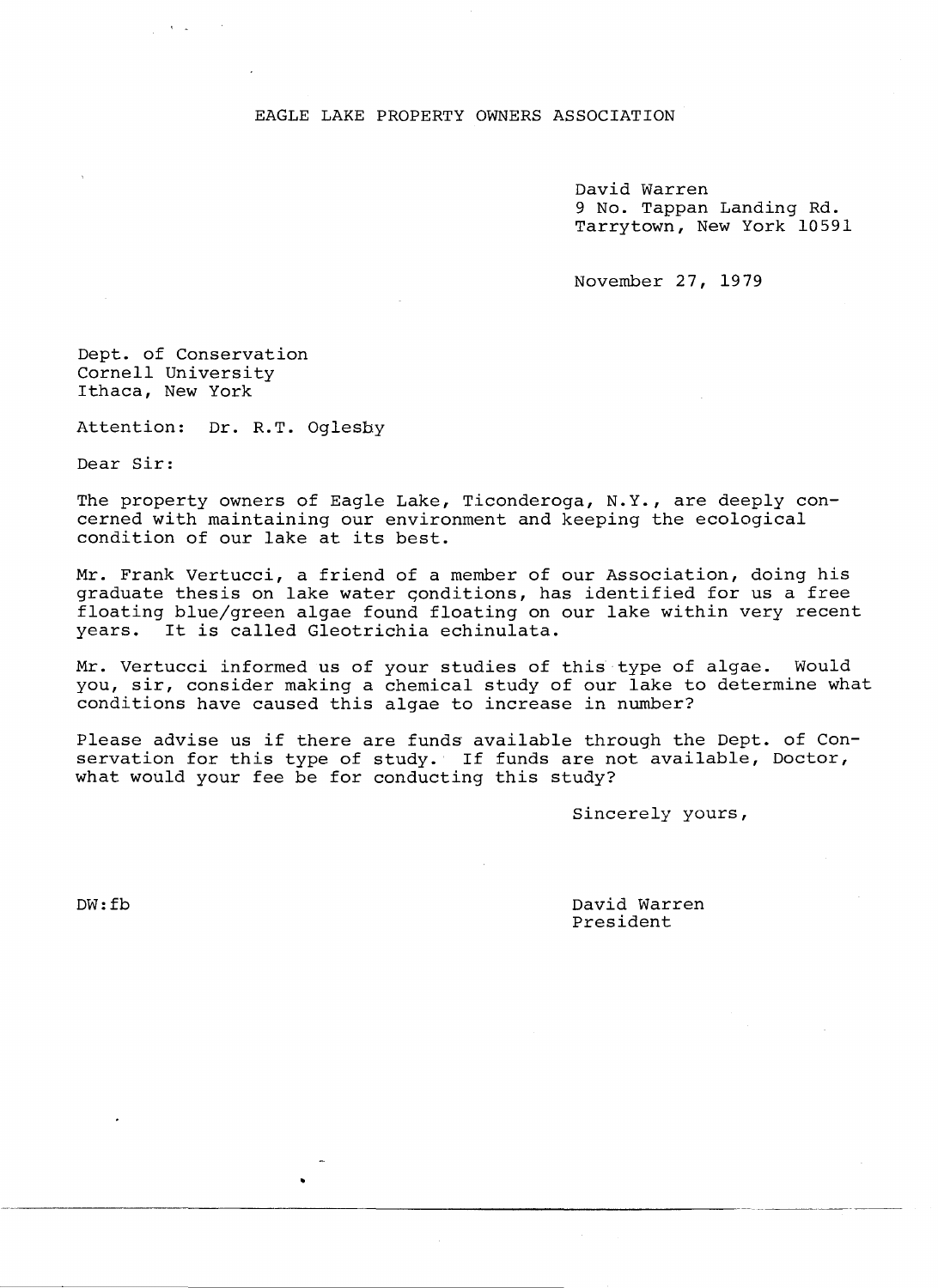

New York State College of Agriculture and Life Sciences a Statutory College of the State University **Cornell University** 

Department of Natural Resources Fernow Hall, Ithaca, N.Y. 14853

**Fishery Science** Forest Science Wildlife Science **Natural Resources Environmental Conservation** 

December 5, 1979



Mr. David Warren, Presidenc Eagle Lake Property Owners Assoc. 9 No. Tappan Landing Road Tarrytown, NY 10591

Dear Mr. Warren:

I am writing in reply to your inquiry of November 27 relative to a possible study of Eagle Lake. In general, problems associated with increased growth of algae like Gleotrichia echinulata are the result of increased phosphorus inputs to a lake. The likely sources of this fertilizing element in the case of lakes with substantial numbers of residences in their watershed are: septic tank drainage, lawn fertilizers and, in some cases, storm drainage from roadways. In particular cases, a single source, such as a concentrated animal production operation or a trailer park can be pinpointed as a major contributor to the  $p_1$ .  $p_2$  (em.

Chemical analysis of a lake's water s usually of little help in management unless done as part of a fairly extersive study program. The first steps in developing a strategy for management are usually to survey the lake's watershed, to converse with individuals familiar with development patterns over the past decade or so and possibly to undertake some preliminary water quality sampling. At this point the experienced rofessional may be able to identify the most likely causes of a problem and to recommend remedial measures. If not, a more extensive program of study may be recommended.

A close analogy to the situation I have described would be a person experiencing physical discomfort who seeks dvice from a physician. Most problems would be diagnosed rather easily based on fairly simple procedures and a rather straightforward treatment prescribed. Others would require an exthan ive (and expensive) set of diagnostic procedures and treatment might be divided. We when the problem is defined.

If you would like to contact me by telephone (607-256-2110) to provide further in ormation and/or if you have printed material on Eagle Lake (e.g. costour maps of the watershed and the lake depths, data on number of residences